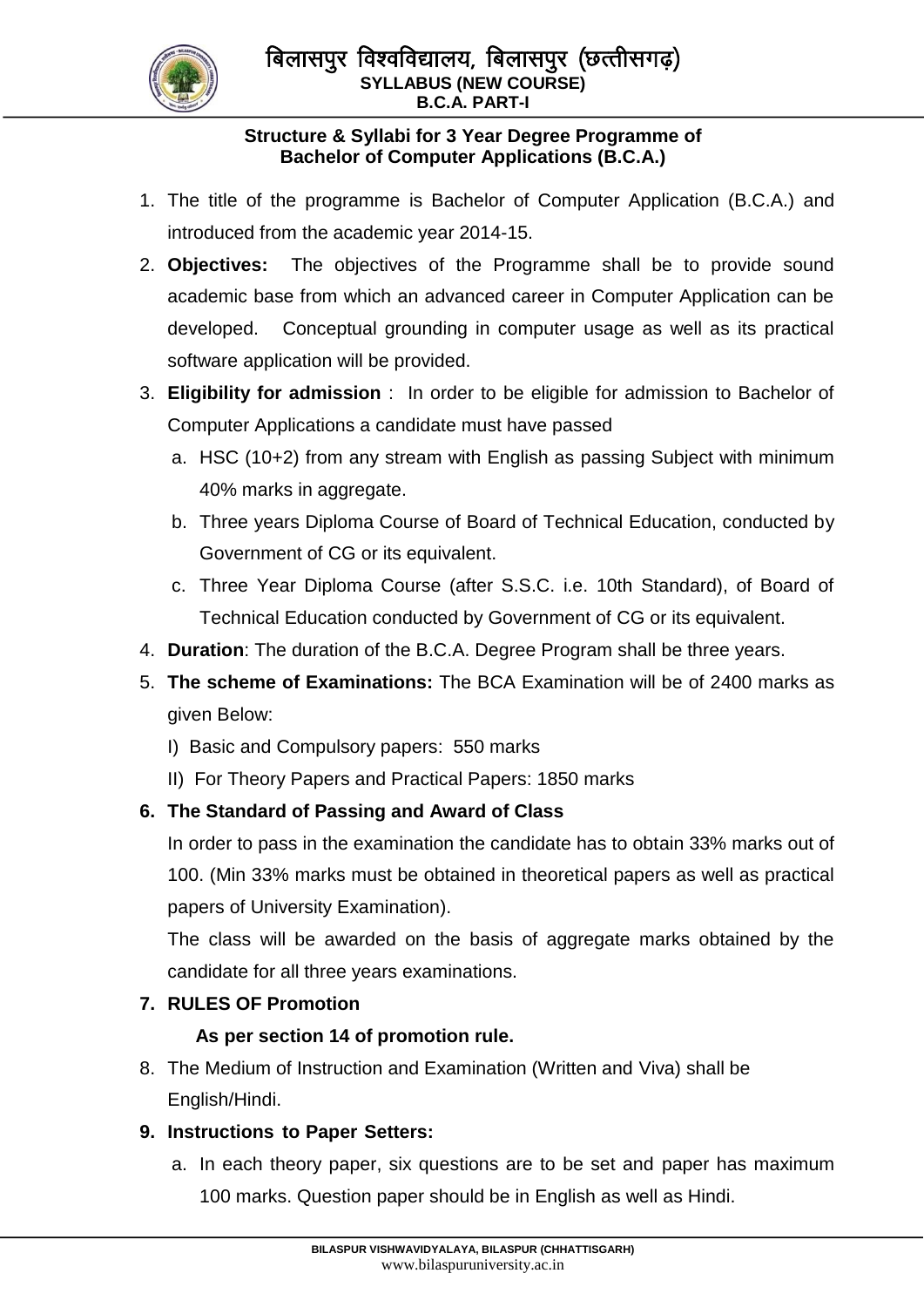

- b. Question No. 1 should be compulsory and cover the entire syllabus. This question should have objective or short answer type questions. It should be of 25 marks.
- c. Apart from Question No. 1, rest of the paper shall consist of five units as per the syllabus. Every unit should have two questions. However, student may be asked to attempt only 1 question from each unit. Each question should be 15 marks.
- 10. The Year wise Structure & plan of the programme shall be as follows :

| Paper | <b>Title of Paper/s</b>            | <b>Maximum Marks</b> |                  | <b>Maximum</b> | <b>Minimum</b>                 |
|-------|------------------------------------|----------------------|------------------|----------------|--------------------------------|
| no.   |                                    | <b>Theory</b>        | <b>Practical</b> | <b>Marks</b>   | <b>Passing</b><br><b>Marks</b> |
| 1.    | आधार पाठ्यक्रम–हिन्दी भाषा         | 75                   |                  | 75             | 26                             |
| 2.    | <b>Foundation Course- English</b>  | 75                   |                  | 75             | 26                             |
|       | Language                           |                      |                  |                |                                |
| 3.    | <b>Environmental Studies &amp;</b> | 75                   | 25               | 100            | 33                             |
|       | Human Rights (Additional &         |                      |                  |                |                                |
|       | Compulsory)                        |                      |                  |                |                                |
| 4.    | <b>Discrete Mathematics</b>        | 100                  |                  | 100            | 33                             |
| 5.    | <b>Computer Fundamental and</b>    | 100                  |                  | 100            | 33                             |
|       | <b>Concepts of Software</b>        |                      |                  |                |                                |
| 6.    | PC Software Packages and           | 100                  |                  | 100            | 33                             |
|       | Programming in C                   |                      |                  |                |                                |
| 7.    | Data Structure                     | 100                  |                  | 100            | 33                             |
| 8.    | Lab-1 Software Packages Lab        |                      | 75               | 75             | 25                             |
| 9.    | Lab-2 Programming lab in C         |                      | 75               | 75             | 25                             |
|       | <b>Total Marks</b>                 | 650                  | 150              | 800            |                                |

### **SCHEME OF EXAMINATION BCA PART-I**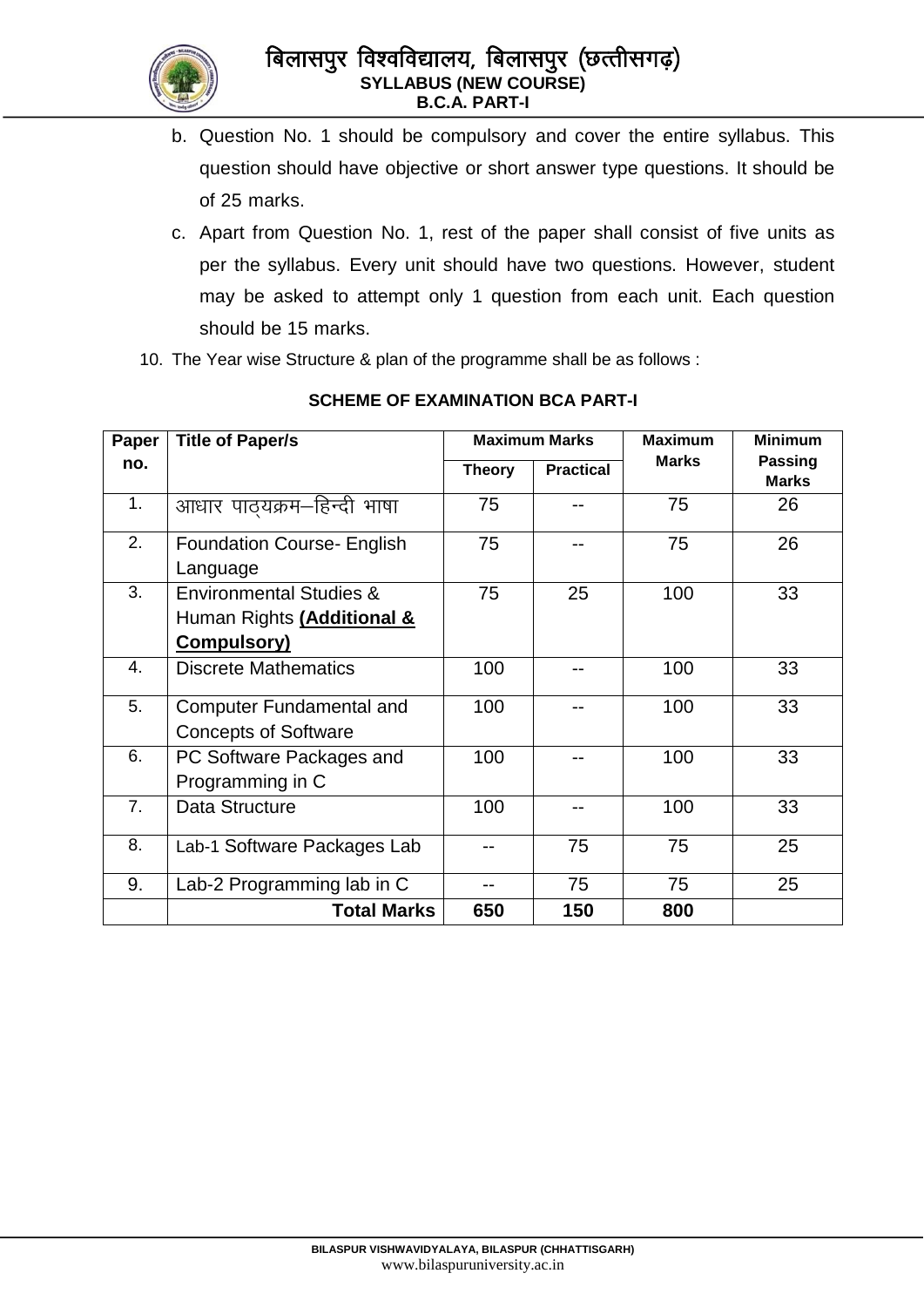

## बिलासपुर विश्वविद्यालय, बिलासपुर (छत्तीसगढ़) **SYLLABUS (NEW COURSE) B.C.A. PART-I**

| <b>SCHEME OF EXAMINATION BCA PART-II</b> |                                                  |                      |                  |                |                                |
|------------------------------------------|--------------------------------------------------|----------------------|------------------|----------------|--------------------------------|
| Paper                                    | <b>Title of Paper/s</b>                          | <b>Maximum Marks</b> |                  | <b>Maximum</b> | <b>Minimum</b>                 |
| no.                                      |                                                  | <b>Theory</b>        | <b>Practical</b> | <b>Marks</b>   | <b>Passing</b><br><b>Marks</b> |
| 1.                                       | आधार पाठयक्रम–हिन्दी भाषा                        | 75                   |                  | 75             | 26                             |
| 2.                                       | <b>Foundation Course- English</b><br>Language    | 75                   |                  | 75             | 26                             |
| 3.                                       | <b>Operating System</b>                          | 100                  |                  | 100            | 33                             |
| 4.                                       | Digital Electronics and<br>Microprocessor        | 100                  |                  | 100            | 33                             |
| 5.                                       | <b>Computer Networks and Cyber</b><br>Technology | 100                  |                  | 100            | 33                             |
| 6.                                       | <b>Object Oriented Programming</b><br>Using C++  | 100                  |                  | 100            | 33                             |
| 7.                                       | <b>Computer Graphics and</b><br>Multimedia       | 100                  |                  | 100            | 33                             |
| 8.                                       | Lab-1 Programming Lab Using<br>$C++$             |                      | 75               | 75             | 25                             |
| 9.                                       | Lab- 2 Multimedia Lab                            |                      | 75               | 75             | 25                             |
|                                          | <b>Total Marks</b>                               | 650                  | 150              | 800            |                                |

### **SCHEME OF EXAMINATION BCA PART-III**

| Paper            | <b>Title of Paper/s</b>                          | <b>Maximum Marks</b> |                  | <b>Maximum</b> | <b>Minimum</b>                 |
|------------------|--------------------------------------------------|----------------------|------------------|----------------|--------------------------------|
| no.              |                                                  | <b>Theory</b>        | <b>Practical</b> | <b>Marks</b>   | <b>Passing</b><br><b>Marks</b> |
| 1.               | आधार पाठ्यक्रम-हिन्दी भाषा                       | 75                   |                  | 75             | 26                             |
| 2.               | <b>Foundation Course- English</b><br>Language    | 75                   |                  | 75             | 26                             |
| 3.               | <b>Computer Organization and</b><br>Architecture | 100                  |                  | 100            | 33                             |
| 4.               | <b>Software Engineering</b>                      | 100                  |                  | 100            | 33                             |
| 5.               | Database Design and RDBMS<br>(Oracle)            | 100                  |                  | 100            | 33                             |
| 6.               | Web Technology                                   | 100                  |                  | 100            | 33                             |
| $\overline{7}$ . | <b>Numerical Analysis</b>                        | 100                  |                  | 100            | 33                             |
| 8.               | Lab-1 RDBMS & Web<br>Technology                  |                      | 75               | 75             | 25                             |
| 9.               | Lab-2 Minor Project                              |                      | 75               | 75             | 25                             |
|                  | <b>Total Marks</b>                               | 650                  | 150              | 800            |                                |
|                  | Grand Total Marks of BCA- I, II & III            |                      |                  | 2400           |                                |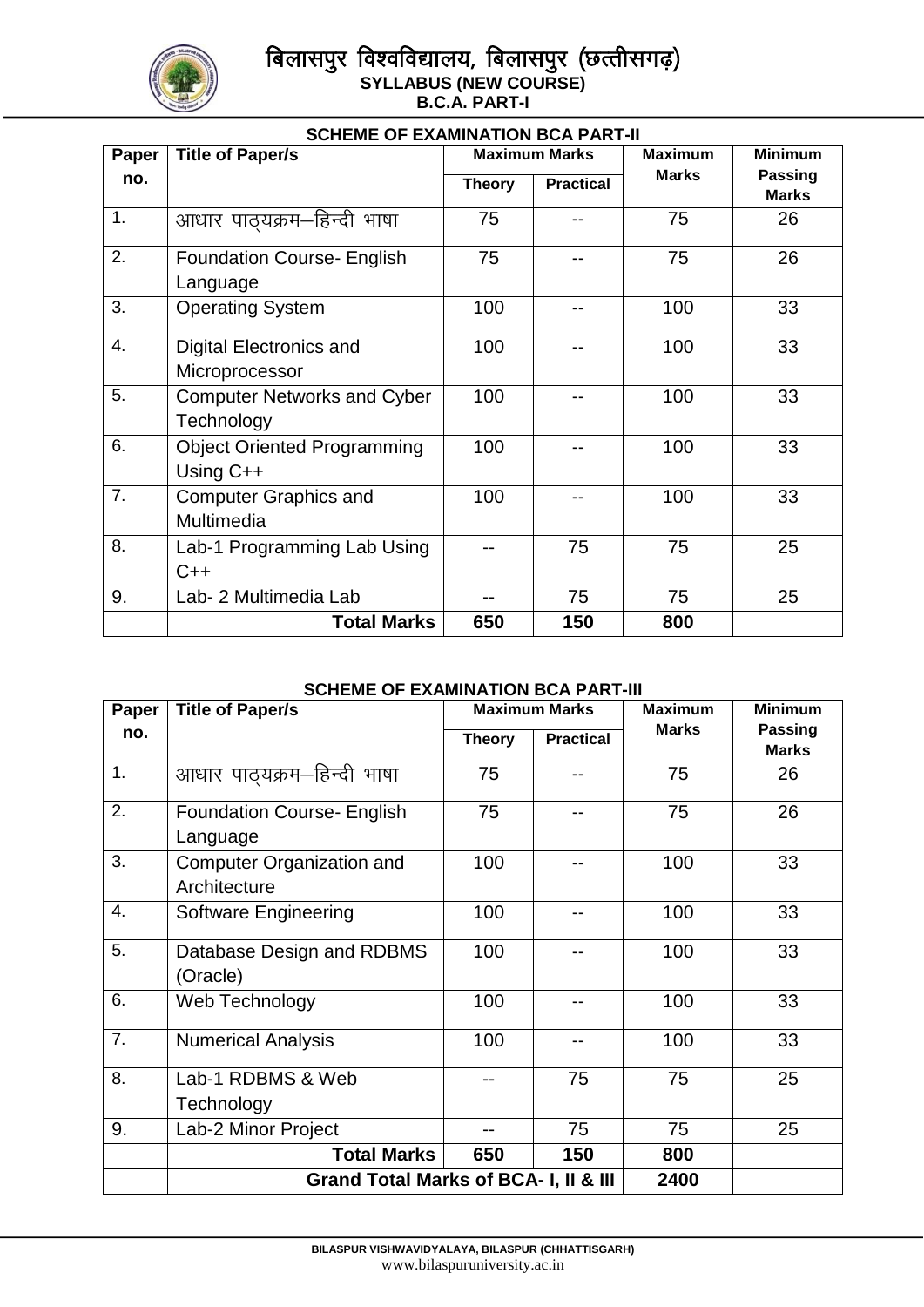

# आधार पाठ्यक्रम प्रश्न पत्र-प्रथम हिन्दी भाषा

नोट $:$ 

- $1.$  प्रश्न पत्र 75 अंक का होगा।
- 2. प्रश्न पत्र अनिवार्य होगा।
- 3. इसके अंक श्रेणी निर्धारण के लिए जोडे जावेंगे।
- 4. प्रत्येक इकाई के अंक समान होंगे।

## $\overline{u}$  virggeright  $\overline{u}$

- **इकाई–1** पल्लवन, पत्राचार तथा अनुवाद एवं पारिभाषिक शब्दावली ।
- **इकाई–2** महावरे लोकोक्तियॉ, शब्दशुद्धि, वाक्य शुद्धि, शब्द ज्ञान पर्यावाची, विलोम, अनेकार्थी, समश्रुत (समानोचरित) अनेक शब्दों के लिए एक शब्द।
- इकाई-3 देवनागरी लिपि की विशेषता, देवनागरी लिपि एवं वर्तनी का मानक रूप।
- **इकाई-4** कम्प्यूटर में हिन्दी का अनुप्रयोग, हिन्दी में पदनाम।
- **इकाई–5** हिन्दी अपठित, संक्षेपण, हिन्दी में संक्षिप्तीकरण।

# पाठ्य कम के लिए पुस्तकें  $-$

- 1. भारतीयता के स्वर साधन धनंजय वर्मा किन प्र. ग्रंथ अकादमी । 2. नागरी लिपि और हिन्दी which when which in the value of the standard value of the value of the standard in the standard value of the value of the value of the value of the value of the value of the value of the value of t
- 3- dEI;wVj vkSj fgUnh & gfjeksgu & r{kf"kyk izdk"ku] fnYyhA

पूर्णांक $-75$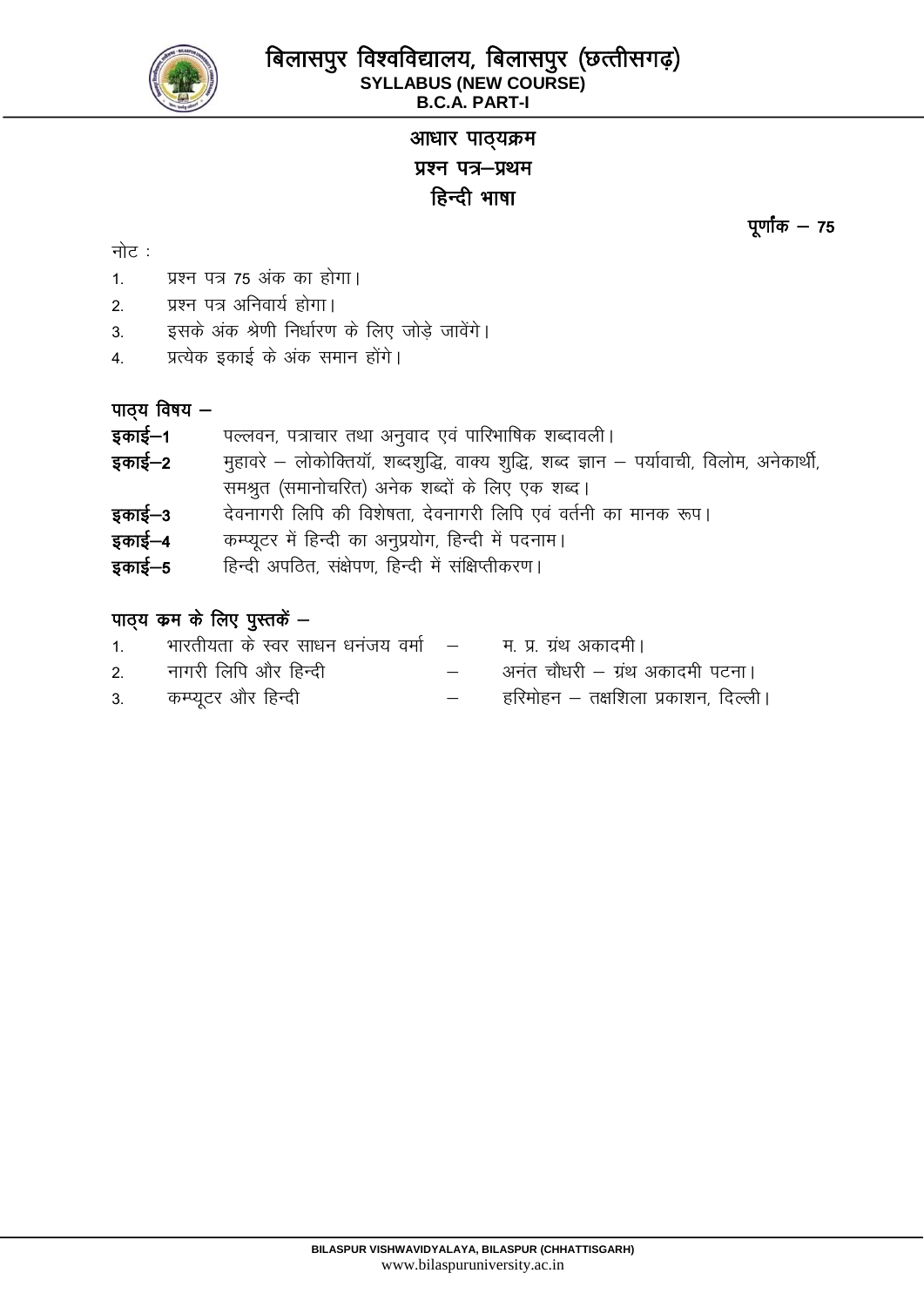# **FOUNDATION COURSE PAPER – II ENGLISH LANGUAGE**

# **UNIT -1**

# **Basic Language skills: Grammar and Usage.**

Grammar and Vocabulary based on the prescribed text. To be assessed by objective / multiple choice tests.

> (Grammar – 20 Marks Vocabulary – 15 Marks)

# **UNIT -2**

# **Comprehension of an unseen passage. Comprehension of an unseen passage. Comprehension of an unseen passage.**

This should simply not only (a) an understanding of the passage in question, but also (b) a grasp of general language skills and issues with reference to words and usage within the passage and (c) the Power of short independent composition based on themes and issues raised in the passage.

To be assessed by both objective multiple choice and short answer type tests.

# **UNIT – 3**

**Composition**: Paragraph writing 10

# **UNIT – 4**

**Letter writing** 10 Two letters to be attempted of 5 marks each. One formal and one informal.

# **UNIT - 5**

## **Texts:** 15

Short prose pieces (Fiction and not fiction) short poems' the pieces should cover a range of authors, subjects and contexts' With poetry if may sometimes be advisable to include pieces from earlier periods, which are often simpler than modern examples In all cases, the language should be accessible (with a minimum of explanation and reference to standard dictionaries) to the general body of students schooled in the medium of an Indian language.

Students should be able to grasp the contents of such place; explain specific words, phrases and allusions; and comment on general points of narrative or argument Formal Principles of Literary criticism should not be taken up at this stage. To be assessed by live short answers of three marks each.

# **BOOKS PRESCRIBED –**

English Language and Indian Culture – Published by M.P. Hindi Granth Academy Bhopal.

**M.M 75**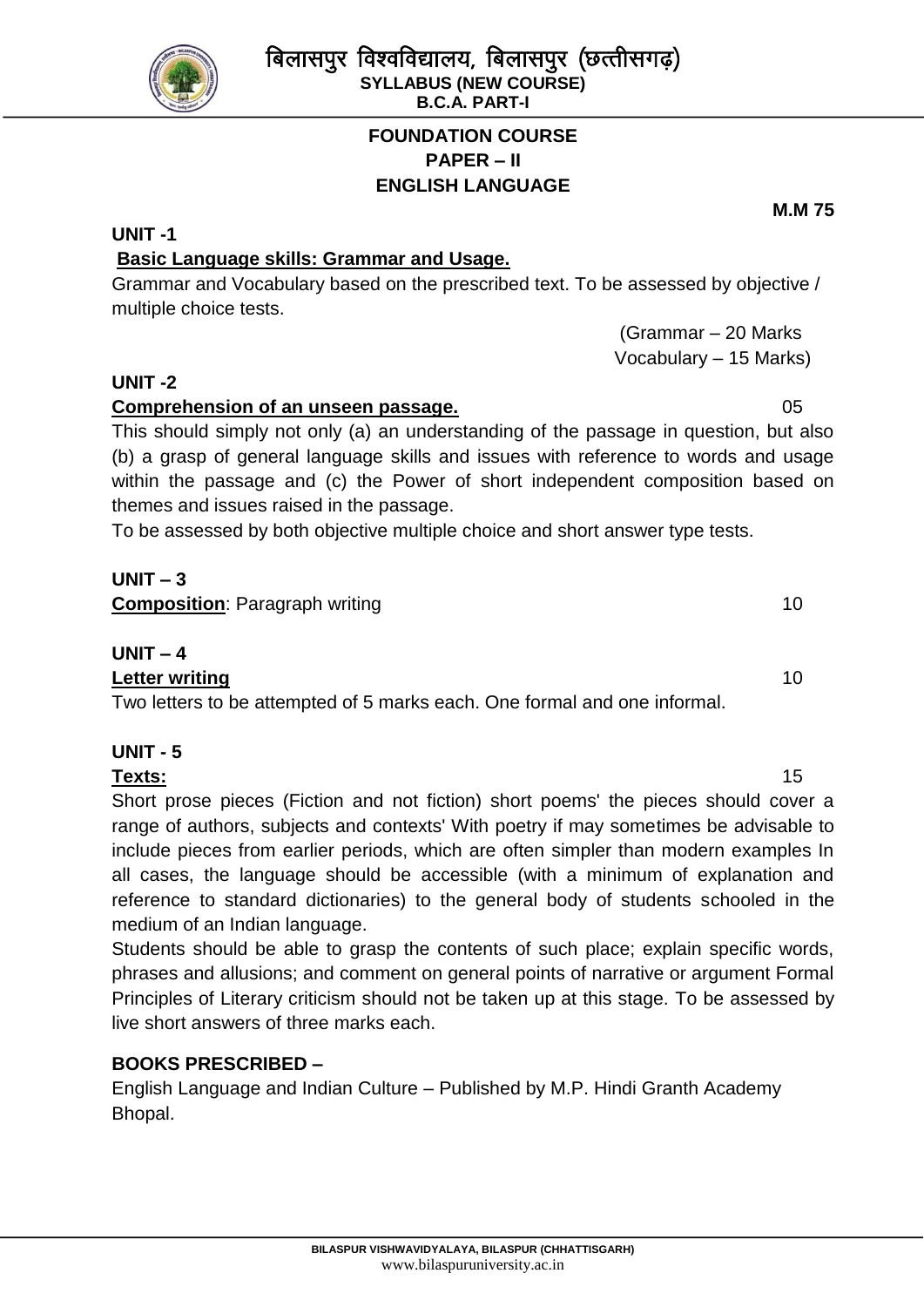बिलासपुर विश्वविद्यालय, बिलासपुर (छत्तीसगढ़) **SYLLABUS (NEW COURSE)**



**B.C.A. PART-I**

## **BCA PART- I/II/III ENVIRONMENTAL STUDIES & HUMAN RIGHTS (Additional & Compulsory) SYLLABUS FOR "ENVIRONMENTAL STUDIES" FOR UNDER GRADUATE**

**UNIT- I**

**M.M. 75**

THE MULTI DISCIPLINARY NATURE OF ENVIRONMENTAL STUDIES: Definition, scope and importance Need for public awareness.

Natural Resources:

## **Renewable and non-renewable resources:**

Natural resources and associated problems.

- (a) Forest resources: Use and over-exploitation, deforestation, case studies, Timber extraction, mining, dams and their effects on forests and tribal people.
- (b) Water resources: Use and over-utilization of surface and ground water, floods, drought, conflicts over water, dam's benefits and problems.
- (c) Mineral resources: Use and exploitation, Environmental effects of extracting and using mineral resources case studies.
- (d) Food resources: World food problems, changes caused by agriculture a Dover grazing, effects of modern agriculture, fertilizer-pesticide problems, water logging, salinity, case studies.
- (e) Energy resources: Growing energy needs, renewable and non renewable energy sources, use of alternate energy sources. Case studies.
- (f) Land resources: Land as resources, land degradation, man induced landslides, soil erosion and desertification.
- Role of an individual in conservation of natural resources.
- Equitable use of resources tor sustainable life-styles.

# **UNIT- II**

**ECOSYSTEMS**

## **Concept of ecosystems.**

## **Structure and function of an ecosystem.**

- Producers, consumers and decomposers.
- Energy flow in the ecosystem.
- Ecological succession.
- Food chains, food webs and ecological pyramids.
- Introduction, types, characteristic features, structure and function of the following ecosystem:
- a. Forest ecosystem
- b. Grassland ecosystem
- c. Desert ecosystem
- d. Aquatic ecosystems (Ponds, streams, lakes, rivers, oceans, estuaries)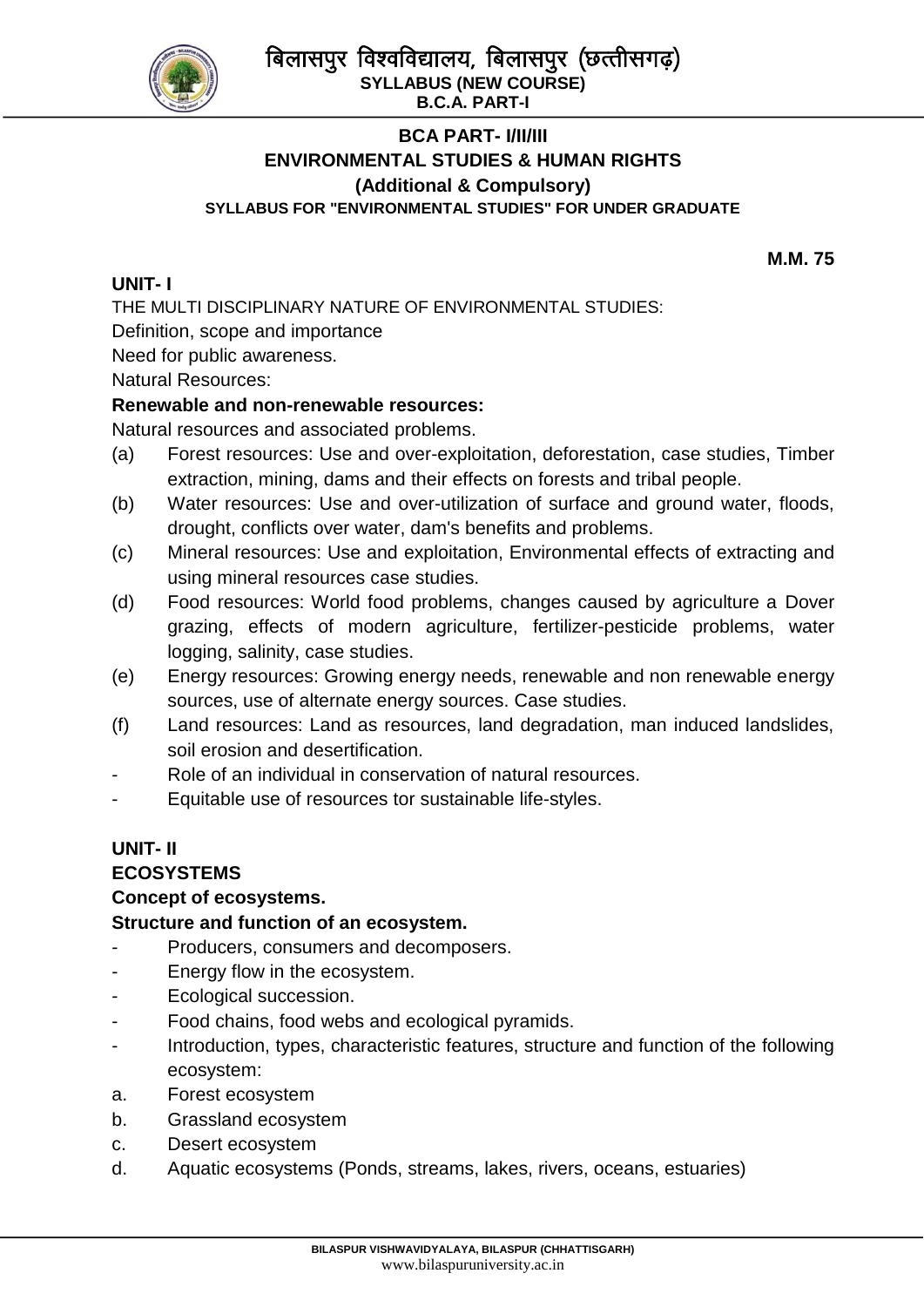

## **UNIT-lll**

# **Biodiversity and its Conservation**

- Introduction Definition: genetic, species and ecosystem diversity.
- Bio geographical classification of India.
- Value of biodiversity: consumptive use, productive use, social, ethical, aesthetic and option values.
- Biodiversity at global, National and local levels.
- India as mega diversity nation.
- Hot-spots of biodiversity
- Threats to biodiversity: habitat loss, poaching of wildlife, man wild if conflicts.
- Endangered and endemic species of India.
- Conservation of biodiversity: In situ and Ex-situ conservation of biodiversity

## **UNIT-IV**

### **Environmental Pollution Definition**

## **Causes, effects and control measures of -**

- a. Air Pollution
- b. Water Pollution
- c. Soil pollution
- d. Marine pollution
- e. Noise pollution
- g. Nuclear hazards.
- Solid waste management: Causes, effects and control measures of urban and industrial wastes.
- Role of an individual in prevention of pollution.
- Pollution case studies
- Disaster management: floods, earthquake, cyclone and landslides.

## **Human population and the Environment**

- Population growth, variation among nations,
- Population explosion Family Welfare programme.
- Environment and human health.
- Human Rights.

## **UNIT-V**

## **Social issues and the Environment**

- From Unsustainable to Sustainable development.
- Urban problems related to energy.
- Water conservation. Rain water harvesting, watershed management.
- Resettlement and rehabilitation of people, its problems and concerns. Case studies.
- Environmental ethics: Issues and possible solutions.
- Climate change, global warming, acid rain, ozone layer depletion, nuclear accidents and holocaust. Case studies.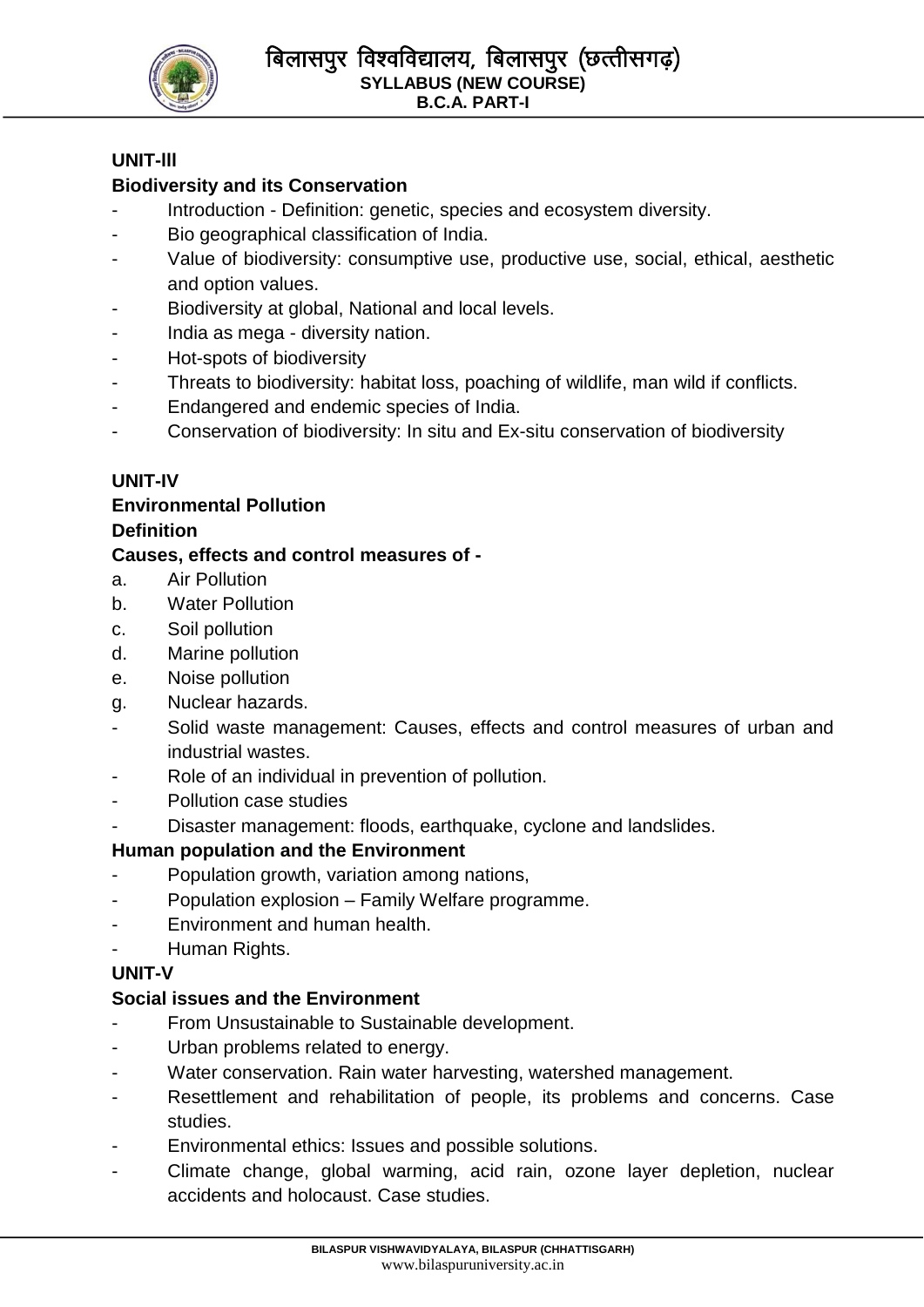

- Wasteland reclamation.
- Consumerism and waste products.
- Environment protection Act.
- Air (Prevention and Control of Pollution) Act.
- Water (Prevention and Control of Pollution) Act.
- Wildlife Protection Act.
- Forest Conservation Act.
- Issues involved in enforcement of environmental legislation.
- Public awareness.
- Value Education.
- HIV/AIDS
- Women and Child Welfare.
- Role of Information Technology in Environment and Human Health.
- Case Studies.

## **FIELD WORK**

- **-** Visit to a local area to document environmental assets- river/forest/ grassland/hill/mountain.
- Visit to local polluted site: Urban/Rural/Industrial/Agriculture.
- Study of common plants, insects, birds.
- Study of simple ecosystems-pond, river, hill slopes' etc' (Field work Equal to 5 lecture hours)

## **REFERENCES:**

- 1. K.C 2OO1 Environmental Biology, Nidi Publ. Ltd Bikaner.
- 2. Bharucha Erach, the Biodiversity of India, Mapin Publishing Pvt. Ltd. Ahmedabad 380 013, lndia. Email : mapin@icenet net(R)
- 3. Bruinner R.C., 1989, Hazardous Waste Incineration, Mc Graw Hill Inc, 480p.
- 4. Clark R.S., Marine Pollution, Clanderson Press oxford (TB).
- 5. Cuningham, W.P. Cooper, T.H. Gorhani, E & Hepworth, M.T. 200.
- 6. Dr. A.K. Environmental chemistry, Wiley Estern Ltd.
- 7. Down to Earth, Centre for science and Environment (R)
- 8. Gloick, H.P. 1993 Water in crisis, Pacific Institute for studies in Deve, Environment & Security. stockholm Eng. Institute, oxford Univ, Press 473p.
- 9. Hawkins B.E., Encyclopedia of Indian Natural History, Bombay Natural History Society, Mumbai (R)
- 10. Heywood, V.H. & Watson, R.T. 1995 Global Biodiversity assessment, Cabridge Univ. Press 1140p.
- 11. Jadhav H. & Bhosale, V.H. 1995, Environmental Protection and Laws, Himalaya Pub. House. Delhi 284p.
- 12. Mckinney M.L. & School R.M. 1996, Environmental Science systems & Solution Pub. Web enhanced edition, 639p.
- 13. Mhaskar A.K., Matter Hazardous, Techno-Science Publication (TB).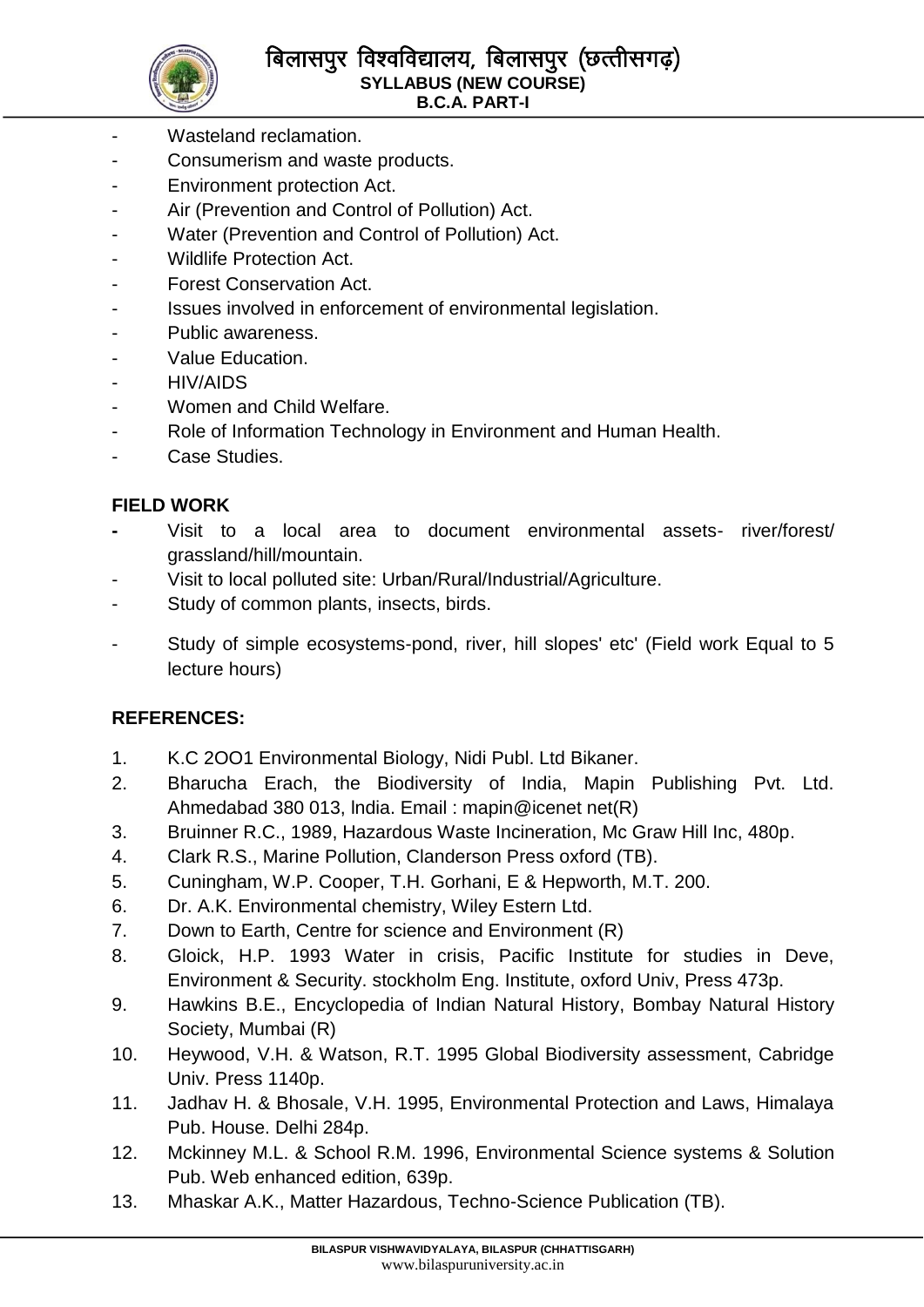

## बिलासपुर विश्वविद्यालय, बिलासपुर (छत्तीसगढ़) **SYLLABUS (NEW COURSE) B.C.A. PART-I**

- 14. Miller T.G. Jr., Environmental Science, Wadsworth Publishing Co. (TB).
- 15. Odum, E.P. 1971, Fundamentals of Ecology, W.B. Saunders Co. USA, 574p.
- 16. Rao M. N. & Datta, A.K. 1987, Waste Water treatment. Oxford & IBH Publ. Co. Pvt. Ltd. 345p.
- 17. Sharma B.K., 2001, Environmental Chemistry, Goel Publ. House, Meerut.
- 18. Survey of the Environment, The Hidu (M).
- 19. Townsend C., Harper J., and Michael Begon, Essentials of Ecology, Blackwell Science (TB).
- 20. Trivedi R.K. Handbook of Environmental Laws, Rules, Guidelines, Compliances and Standards, Vol. I and II, Environment Media (R).
- 21. Trivedi R.K., and P.K. Goel, Introduction to air pollution, Techno Science Publications (TB).
- 22. Wagner K.D., 1998, Environmental Management, W.B. Saunders Co. Philadelphia, USA 499p.
- 23. Magazine
- 24. Reference
- 25. Textbook.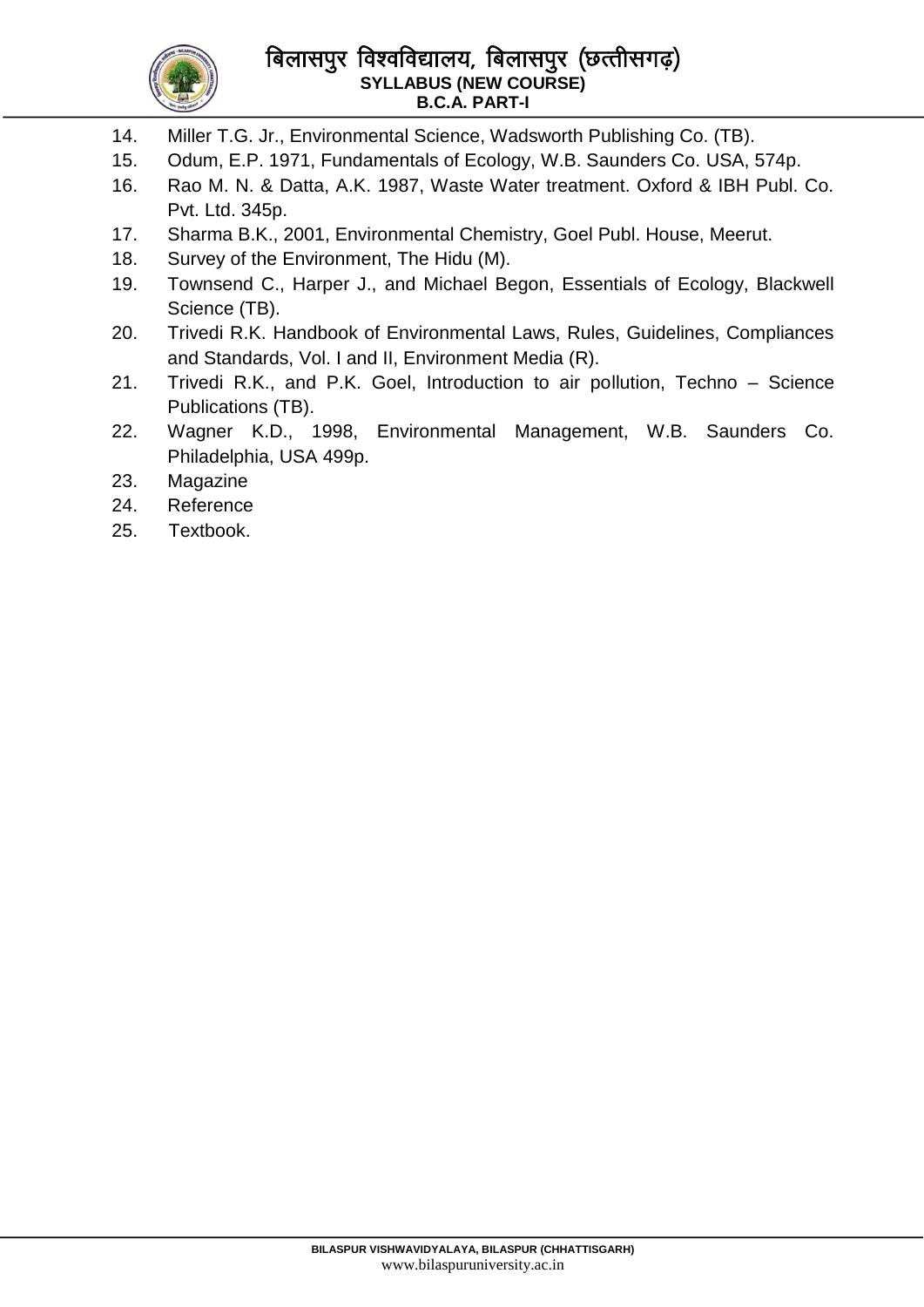बिलासपर विश्वविद्यालय, बिलासपर (छत्तीसगढ) **SYLLABUS (NEW COURSE)**



**B.C.A. PART-I**

# **PAPER-III DISCRETE MATHEMATICS**

## **Unit – I**

Recall of statements and logical connectives, tautologies and contradictions, logical equivalence, algebra of propositions quantifiers, existential quantifiers and universal quantifiers.

## **Unit –II**

Boolean algebra and its properties, algebra of propositions as an example, De Morgan's Laws, partial order relations g.l.b., l.u.b. Algebra of electric circuits and its applications. Design of simple automatic control system.

### **Unit –III**

Boolean functions - disjunctive and conjugative normal forms. Boolean's expansion theorem, fundamental forms. Many terminal Networks.

### **Unit –IV**

Arbitrary Cartesian product of sets. Equivalence relations, partition of sets, injective, subjective, objective maps, binary operations, countable, uncountable sets.

#### **Unit – V**

Basic Concept of Graph Theory, Sub graphs, Trees and their properties, Binary Trees, Spanning Trees, Directed Trees, Planar graphs, Euler Circuit, Hamiltonian Graph. Chromatic number.

### **Text Books:**

- **1.** Boolean algebra and Its Applications, J. Eldon Whitesitt, Addison-Wesley.
- **2.** A Textbook of Discrete Mathematics, Swapan Kumar Sarkar, S. Chand.
- **3.** Discrete Math with Proof, Eric Gossett, Pearson.
- **4.** Discrete Math Workbook: Interactive Exercises, James R Bush, Pearson.

### **Reference Books:**

- 1. Discrete Mathematics, Prof. H K Pathak, Shiksha Sahitya Prakashan.
- 2. Discrete Maths, C.L.Liu, T McGraw Hill.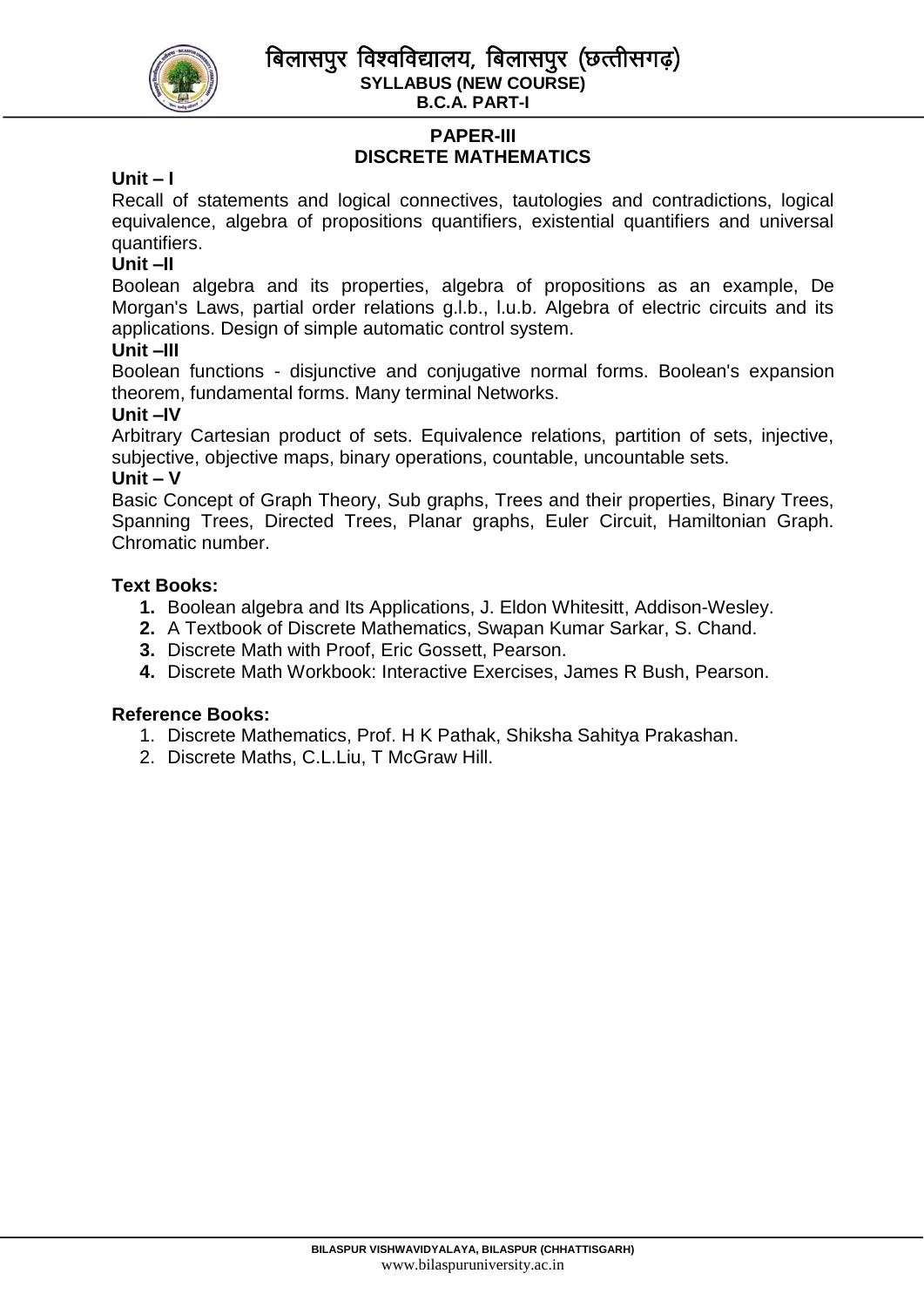

### **PAPER-IV**

## **COMPUTER FUNDAMENTAL AND CONCEPTS OF SOFTWARE**

### **Unit – I**

### **Basics of Computer**

What is Computer?, Introduction to Computing, History of Computers, Application and Issues of Computer, Components of Computer: Input Devices, Output Devices, System Unit, Storage Devices, Communication Devices; Computer Building Blocks: CPU, Hardware Devices: External Connectivity, Video Port, USB Port, all other Ports.

#### **Unit – II**

#### **Processing Unit**

Processor Building Blocks: Control Unit, Arithmetic Logic Unit, Register Unit, Comparison of Personal Computer Processors, Processor for Mini, Mainframe, Large and Super Computers, Examples of Various Processor and their families, Category of Processor on basis of Word length, Working of Processor and Execution Process, Machine Cycle, System Clock.

#### **Unit – III**

### **Memory and I/O Devices**

Types of Memory: RAM, Cache, ROM, Flash Memory, CMOS, Cloud Storage, Optical Discs: CDs, DVDs. Memory Hierarchy, Input Devices: Keyboard, Mouse, Trackball, Touchpad, Pointing Stick, and others; Output Devices: LCD & Plasma Monitors, other Monitors, Printers: Nonimpact, Ink-Jet, Photo, Laser Printers, Plotters, Speakers, Headphones, and Ear-buds, Data Projectors, Interactive Whiteboards.

### **Unit – IV**

### **Category of Software with example and brief features**

Introduction to Software (s/w), Types of s/w: Application Software & System Software, Various Application Software s/w and their examples, System Programming and System Programs, Needs of System Software, BIOS, POST sequence, Concept & introduction to various system s/w such as: Assemblers, Loaders, linkers ,macro processors, Macros, Compilers, Interpreters, Operating system and formula system, Translators and its types, Editor, Simulator, Emulator, Debugger, Device Drivers, Firmware etc. Assemblers: Structure of assembler, Overview of the assembly process, Basic function, Machine dependent and machine independent features of assembler, Types of assemblers – single pass, multi-pass, cross assembler, Macros & Macro processors.

#### **Unit – V**

#### **Loaders and Compilers**

Basic Loader Functions, Linking and Concept of Static & Dynamic Relocation, Various loader schemes with their advantages and disadvantages, Compilers, Phases of a Compiler, Comparison of Compilers & Interpreters, Machine dependent & Machine Independent Compiler Features, Aspects of Compilation, Lexical Analysis, Syntax Analysis, Memory Allocation, Compilation of Expressions; Code optimization – local and global optimization.

### **Text Books**:

- 1. Computer science: an overview, Brookshear, J.G., Pearson Education
- 2. Fundamental of Computers, Raja Raman V., Prentice Hall of India, New Delhi.
- 3. System Programming‐ J. J. Donovan, Tata McGraw‐Hill Education.
- 4. System Programming and Operating systems- D. M. Dhamdhere, Tata McGraw-Hill
- 5. System Software: An introduction to systems programming‐ Leland L. Beck, Pearson **Education**
- 6. Principles of Compiler Design‐Aho and Ullman, Pearson Education.
- 7. Linkers and Loaders, John R. Levine; Morgan Kaufman

#### **Reference Books:** 1. PC Upgrade & Repair Black Book by Ron Gilster.

- 2. Compiling Techniques, J P Bennett, TMH .
- 3. Modern Compiler Design, Dick Grune, Koen G.L, Henri Bal, Wiley India.
- 4. Compiler Construction, Principles and Practice, Kenneth C. Louden; Cengage Learning
- 5. Fundamentals of Computers & Information Technology, A. Jaiswal, Dreamtech Press.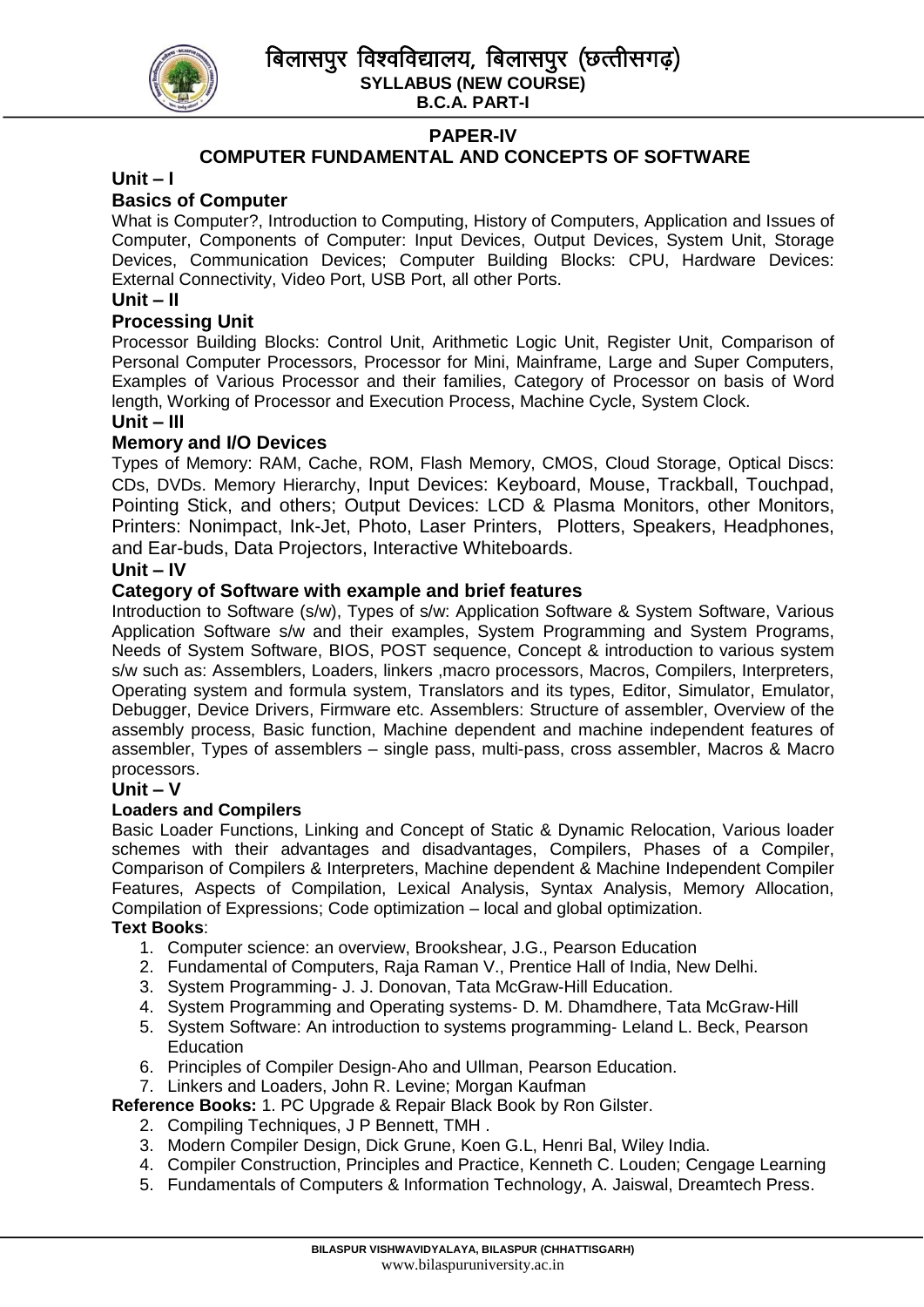बिलासपुर विश्वविद्यालय, बिलासपुर (छत्तीसगढ़) **SYLLABUS (NEW COURSE)**



## **B.C.A. PART-I PAPER-V**

## **PC SOFTWARE PACKAGES AND PROGRAMMING IN C**

#### **Unit – I**

### **MS WINDOWS 7 and MS Word**

Installing WINDOWS, Basic Elements of WINDOWS, Working with Windows, Connecting to the Internet: Dial-Up Connections, Broadband Connections, Installing New Hardware & Printer, Installing & Removing Software, Power Settings, MS Word: Menus, Shortcuts, Document types; Working with Documents: Function of tool bar and menu bar. MS Power Point: Creating new Presentation, Different presentation templates, Setting backgrounds, Function of Tool Bar and Menu Bar, Inserting pictures, movies, tables, etc into the presentation, Setting Animation & transition effect, Adding audio and video, Printing Handouts, Generating standalone presentation viewer.

#### **Unit – II**

#### **MS Excel and MS Access**

Introduction: Spreadsheet & its Applications, Menus & Toolbars & icons, Shortcuts, Working with Spreadsheets, Computing data: Formula, Formatting Spreadsheets, Worksheet: Sheet Formatting & style background, Graphs, Printing worksheet. MS Access: Database concepts: Tables, Queries, Forms, Reports, Opening & Saving database files: Creating Tables, Table Design, Indexing, Entering data, Importing data, Creating Queries: SQL statements, Setting relationship, Creating Forms: GUI, Form, Creating & printing reports.

### **Unit-III**

#### **C Programming Concepts**

History of C language, C Language Character set, Tokens, Constant, Keywords and Identifiers, Variables Data Types and operators, Loop and Branch statements, .

#### **Unit-IV**

### **Arrays, String, Structures and Unions in C**

Arrays, Arrays and Strings, Structures and Unions: Definitions, Initialization and Assigning Values to Members, Arrays of Structures and Arrays Within Structures, Structure with in Structure, Unions- Size of Structures, Functions and Pointers: Recursion - Functions with Arrays, Pointers: Declaration and Initialisation of Pointers, Pointer Expression, Operation on Pointers, Pointer and Arrays, Arrays of Pointers, Pointer and Character Strings, Pointers and Functions, Pointers and Structures, Pointer on Pointers.

#### **Unit-V**

#### **File Maintenance in C**

File Input/Output: Introduction, Defining, Opening and closing a file, Study of file I/O Operations: fopen (), fclose(), fputs (), fgets (), fread (), fwrite(), Input / Output Operations on a file, Random access to file, Command line arguments, Time, Date and Localization Functions, Dynamic Allocation Functions, Utility Functions, Wide-Character Functions.

#### **Text Books:**

- 1. Comdex Computer Course Kit ( windows 7 with office 2010), Gupta Vikas, Dreamtech Publication
- 2. Mastering MS Office 2000, Professional Edition by Courter, BPB Publication.
- 3. MS Office 2000 Training Guide by Maria, BPB Publications.
- 4. MS Office complete by SYBEX.
- 5. LET US C, Yashwant Kanetkar, BPB PUBLICATIONS
- 6. The Complete Reference C, Herbert Schildt, Tata McGraw HILL
- 7. PROGRAMMING IN ANSI C by E. Balgurusamy Tata McGraw HILL
- 8. PROGRAMMINGWITH C, Byron Govtfred, Tata McGraw HILL

#### **Reference Books:**

- 1. The "C" Programming Language, Briain W. Kenigham & Dennis Ritchie, Pearson
- 2. The Spirit of "C"- Henrry Mulish, Herbert L. Cooper.
- 3. Mastering "C"- Crain Bolon.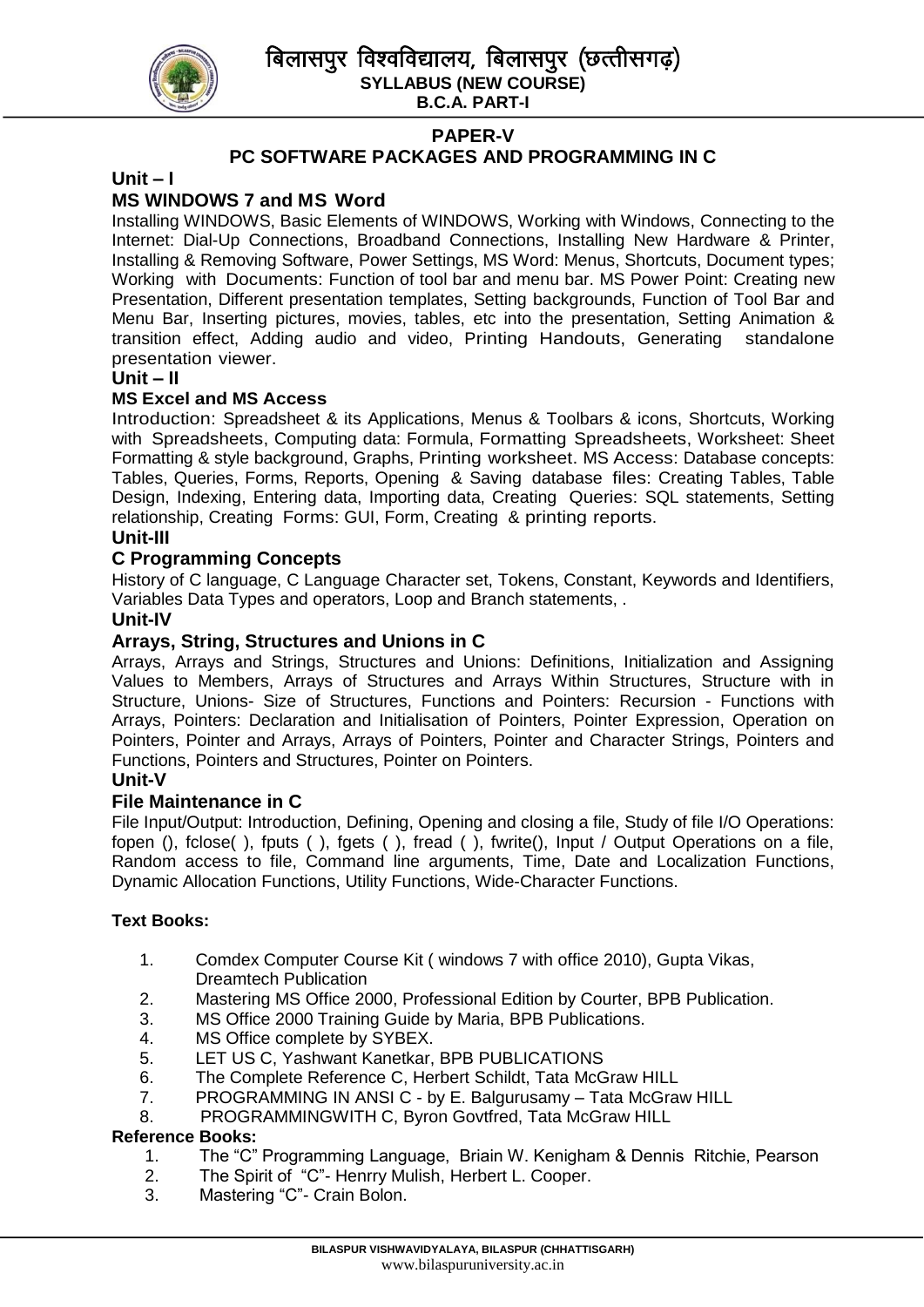

# **PAPER-VI DATA STRUCTURE**

#### **Unit – I**

### **Introduction and Array**

Data Types, Data Structure and its Classification, Arrays: Array concept (one dimension, two dimension), Operations for one dimension array (insertion, deletion, traversal), Examples.

## **Unit –II**

## **Linked Lists**

Concept of a linked list, Circular & Doubly linked list, Operations on linked lists, List Manipulation with Pointers, Insertion & Deletion of elements, Applications of linked lists.

### **Unit –III**

#### **Stacks-Queues and Binary Tree**

Definitions and Structure, Representation using Array & Linked List, Application of Stack and Queues, Postfix and Prefix Conversion, Evolution of Arithmetic Expressions, Binary Trees: Definition, Memory Representation, Trees traversal algorithms (recursive and non-recursive), threaded trees, BFS, DFS.

#### **Unit –IV**

#### **Searching and Sorting**

Linear and Binary Search Algorithms, Complexity, Binary Search Trees (construction, insertion, deletion & search), Sorting Algorithms: Bubble Sort, Insertion Sort, Selection Sort, Tree sort, Heap Sort, Quick Sort, Merge Sort & Radix sort, External Sorting.

#### **Unit –V**

#### **Analysis of Algorithm**

Time and Space Complexity of Algorithms, Average Case & Worst Case Analysis, Asymptotic Notation, Big O notations, Analysis of sorting algorithms -Selection sort, Bubble sort, Insertion sort, Heap sort, Quick sort and Analysis of searching algorithms –Linear Search & Binary Search.

#### **Text Book:**

- 1. Data Structures using C, A. M. Tenenbaum, Langsam, Moshe J. Augentem, PHI Pub.
- 2. Data Structures using C by A. K. Sharma, Pearson Education
- 3. Data Structures and Algorithms, A.V. Aho, J.E. Hopcroft and T.D. Ullman, Addison-Wesley, Low Priced Edition.
- 4. Fundamentals of Data structures, Ellis Horowitz & Sartaj Sahni, AW Pub.
- 5. Fundamentals of computer algorithms, Horowitz Sahni and Rajasekaran, Pearson Edu.
- 6. Data Structures and Program Design in C, Robert Kruse, PHI.

#### **Reference Books:**

- 1. Theory & Problems of Data Structures, Jr. Symour Lipschetz, Schaum's outline by TMH
- 2. Introduction to Computers Science -An algorithms approach , Jean Paul Tremblay, Richard B. Bunt, 2002, T.M.H.
- 3. Data Structure and the Standard Template library Willam J. Collins, 2003, T.M.H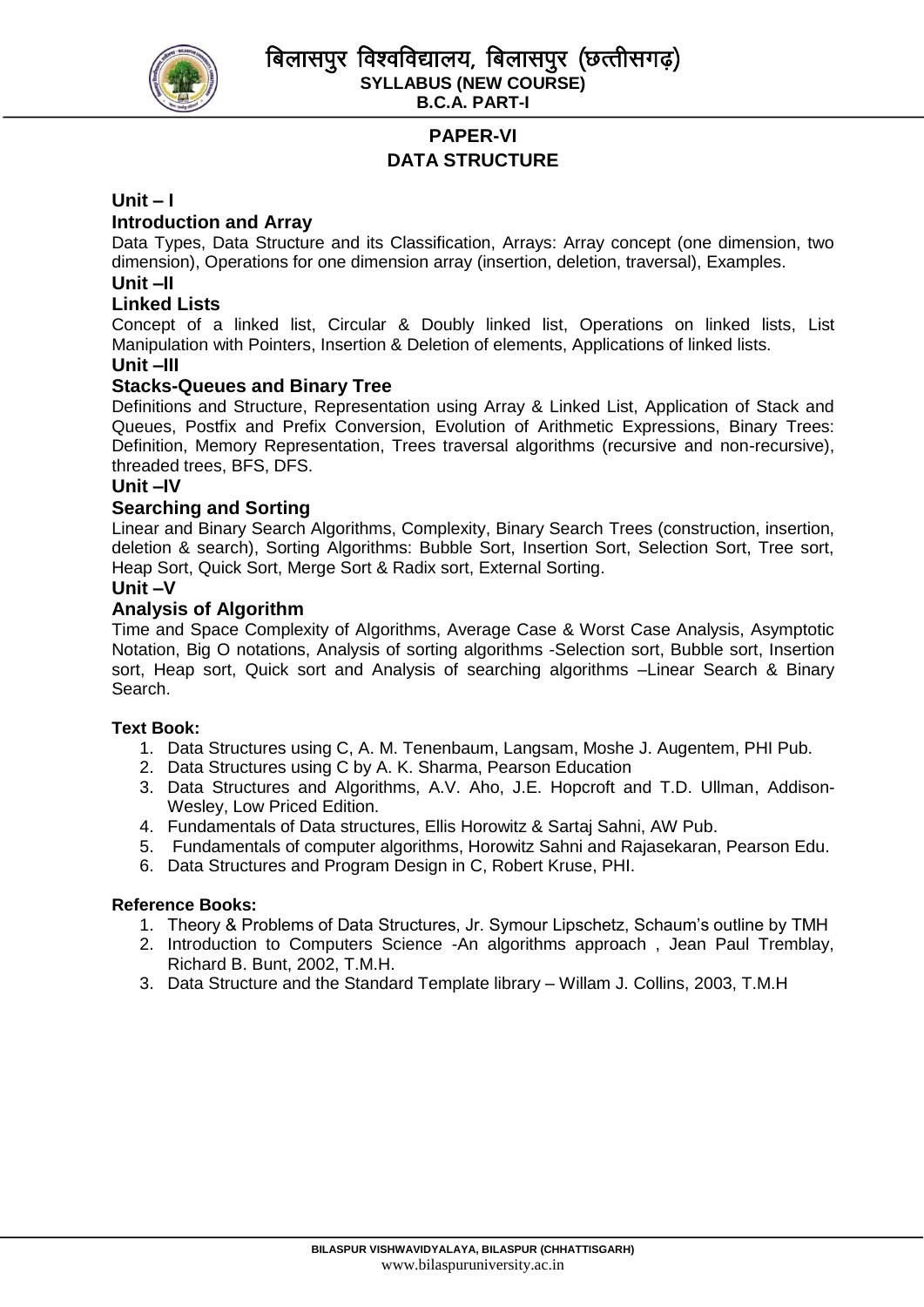

बिलासपर विश्वविद्यालय, बिलासपर (छत्तीसगढ) **SYLLABUS (NEW COURSE)**

**B.C.A. PART-I**

## **LAB-I SOFTWARE PACKAGES LAB**

The lab exercise should be based on MS Windows 7 or higher version and MS Office 2007 or higher version and comprises the theoretical paper as well as practical paper.

#### **Section-A**

**WINDOWS 7 :** Basic Elements of WINDOWS, My Computer, Sharing Devices, Windows Explorer, Accessories: Entertainment, Communication, System Tools, Paint Brush, Calculator, Calendar, Clock, Note Pad, Word Pad Etc., Control Panel, Changing Color and Theme, Changing the Desktop Background, Screen Saver, Adjusting Display Settings, Adjusting Sound, Adjusting the Mouse, Changing the Date and Time.

#### **Section-B**

**Introduction to MS Word:** Menus, Shortcuts, Document types; Working with Documents: Opening Files – New & Existing, Saving Files, Formatting page and Setting Margins, Converting files to different formats- Importing, Exporting, Sending files to others, Editing text documents- Inserting, Deleting, Cut, Copy, paste, Undo, Redo, Find, Search, Replace, Using Tool bars, Ruler- Using Icons, Using help; Formatting Documents: Setting Font Styles, Setting Paragraph style, Setting Page Style, Setting Document Styles, Creating Tables, Drawing, Tools, Printing Documents.

#### **Section-C**

**Introduction to MS Power Point:** Opening new Presentation, Different presentation templates, Setting backgrounds, Selecting presentation layouts, Creating a presentation, Formatting a presentation-Adding style, Color, gradient fills, Arranging objects, Adding Header & Footer, Slide Background, Slide layout, Inserting pictures, movies, tables. **Section-D**

**Introduction to MS Excel:** Introduction: Spreadsheet & its Applications, Opening spreadsheet, Menus & Toolbars & icons, Shortcuts, Working with Spreadsheets-Opening a File, Saving Files, Setting Margins, Converting files to different formats- Importing, Exporting and Sending files to others, Spreadsheet addressing, Entering and Editing Data, Computing data- Setting Formula, Finding total in a column or row, Mathematical operations, Formulas, Formatting Spreadsheets & Printing worksheet.

#### **Section-E:**

**Introduction MS Access:** Database concepts: Tables, Queries, Forms, Reports, Opening & Saving database files: Creating Tables, Table Design, Indexing, Entering data, Importing data, Creating Queries: SQL statements, Setting relationship, Creating Forms: GUI, Form, Creating & printing reports.